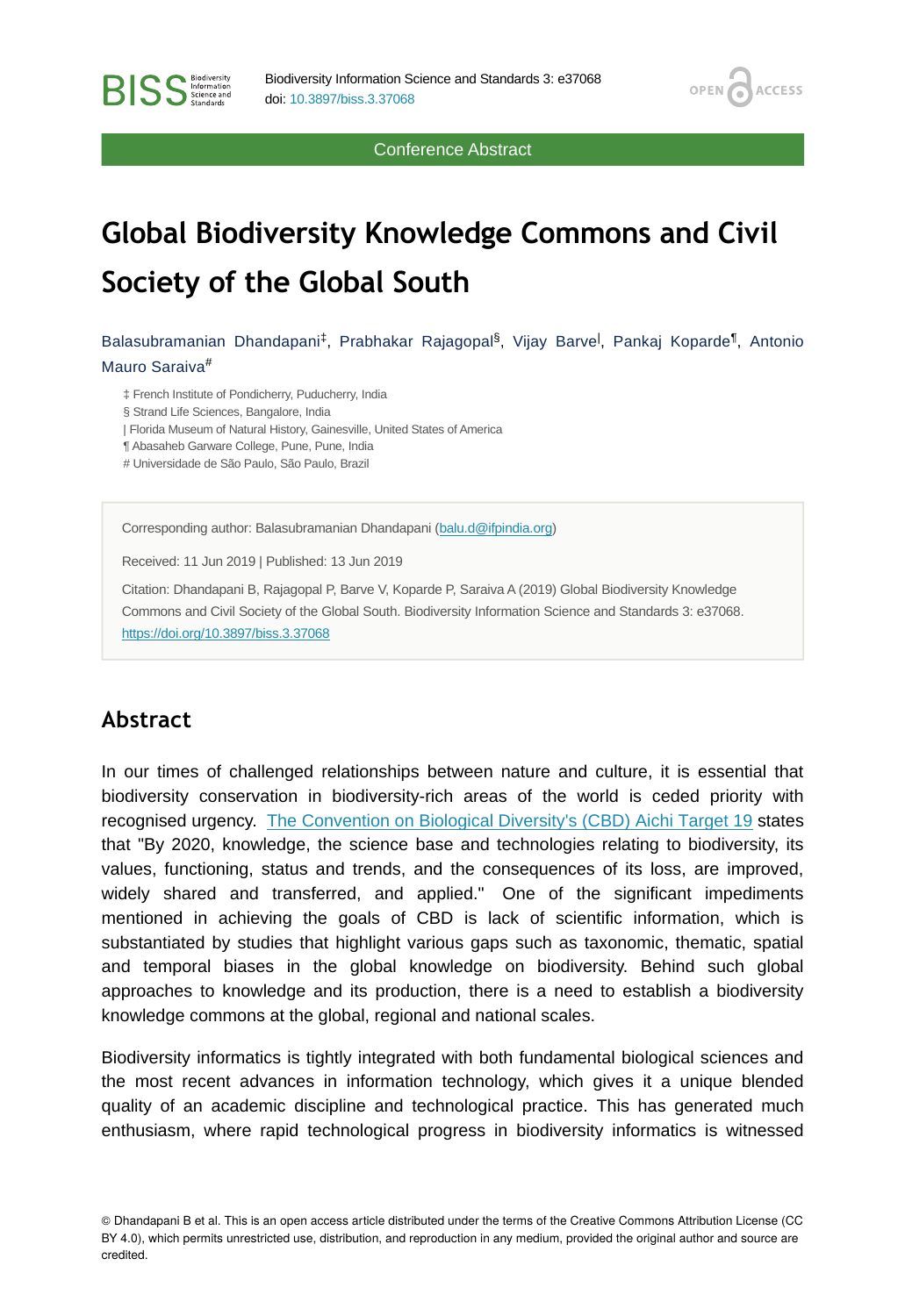along with large scale threats to biodiversity. Such enthusiastic efforts for biodiversity informatics data and tools, as Peterson et al. (2010) argues, need to be integrated with other overall conceptual frameworks, particularly within ecology and evolutionary biology. In the context of the Global South, it is important to place the practice and knowledge of biodiversity informatics within the framework of sustainable development, biodiversity conservation, traditional knowledge and development aspirations.

The emphasis on growth, in the current global economic paradigm, has meant undue stress on natural resources. State institutions in the Global South, responsible for natural resource and biodiversity conservation, are often found to be silent if not supportive of the dominant development policies. Civil society groups and grass-roots level organisations have taken the lead in documenting biodiversity at relevant scales, to argue for conservation. It is imperative that citizen science has a growing role to play in environmental assessments (Chandler et al. 2016), mediated through biodiversity informatics. By participating in knowledge production and overcoming the barriers of scientific legitimacy by collaborating with experts in scientific institutions, civil society science groups play a role in changing the power relations by developing the means to generate independent knowledge (Jalbert 2016), contributing towards a global knowledge commons.

Limiting factors such as a data sharing culture, coping with quickly evolving technologies and capabilities, inhibit communities in the Global South from participating in building a global biodiversity knowledge commons. The historically skewed accumulation of knowledge on biodiversity of the Global South in northern institutions facilitates their influence of contemporary global policies and allocation of resources. Apart from a few exceptions, such as [Biodiversity Information for Development,](https://bid.gbif.org/) [JRS Foundation](http://jrsbiodiversity.org/our-programs/strategy/)'s African efforts and [Critical Ecosytem Partnership Fund'](https://www.cepf.net/our-work/biodiversity-hotspots)s investments in biodiversity hotspots, one does not see any encouraging shifts in this cyclic trend, which will not be effective in addressing the biases in global biodiversity knowledge. As much as the development of the discipline and practice of biodiversity informatics at different scales is important, it is equally necessary to address such structural aspects that affect the constitution of the global biodiversity knowledge commons and its relevance to the communities in the Global South.

## **Keywords**

biodiversity informatics, knowledge, knowledge commons, Global South, challenges

## **Presenting author**

Balasubramanian Dhandapani